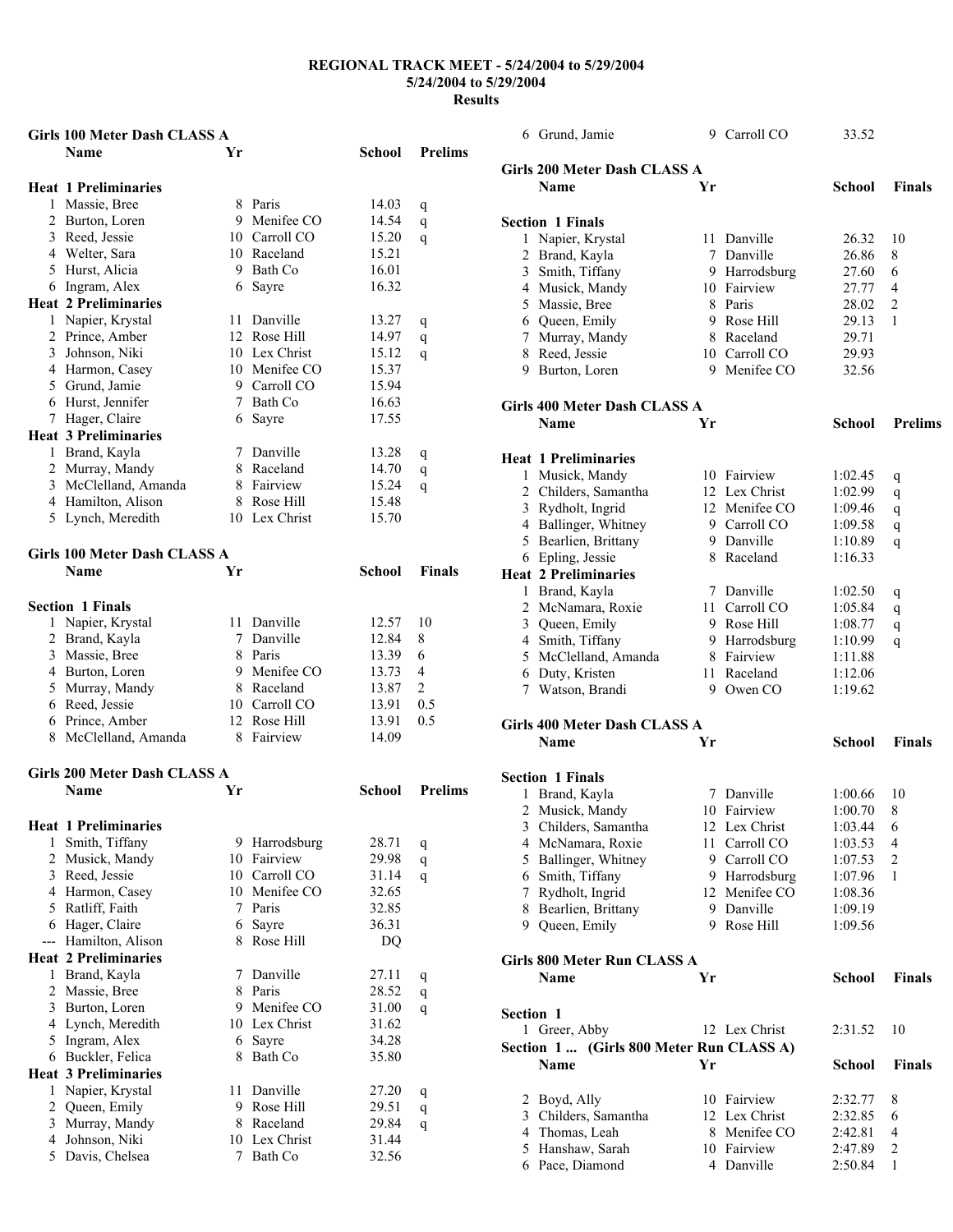| 7                | Thomas, Brittany                |    | 11 Paris      | 2:50.85       |                |
|------------------|---------------------------------|----|---------------|---------------|----------------|
| 8                | Bailey, Miranda                 |    | 7 Danville    | 2:57.25       |                |
| 9                | Epling, Jessie                  |    | 8 Raceland    | 3:01.46       |                |
|                  | 10 Roar, Lacosta                |    | 7 Raceland    | 3:16.53       |                |
| 11               | Johnson, Katie                  |    | 5 Bath Co     | 3:17.67       |                |
|                  | 12 Caldwell, Michah             |    | 12 Rose Hill  | 3:18.18       |                |
| 13               | Montague, Mary Stewart          |    | 6 Sayre       | 3:18.25       |                |
|                  | 14 Kaiser, Mandy                | 6  | Sayre         | 3:20.92       |                |
|                  | 15 Lane, Lara                   | 8  | Menifee CO    | 3:22.83       |                |
|                  | Girls 1600 Meter Run CLASS A    |    |               |               |                |
|                  | Name                            | Yr |               | School        | <b>Finals</b>  |
| <b>Section 1</b> |                                 |    |               |               |                |
| 1                | Greer, Abby                     |    | 12 Lex Christ | 5:47.16       | 10             |
| $\overline{2}$   | Boyd, Ally                      |    | 10 Fairview   | 5:56.91       | 8              |
| 3                | Snapp, Kaitlin                  |    | 4 Danville    | 6:11.60       | 6              |
|                  | 4 Pittman, Molly                |    | 8 Danville    | 6:24.73       | 4              |
|                  | 5 Roar, Lacosta                 |    | 7 Raceland    | 6:32.73       | $\overline{c}$ |
|                  | 6 Smallwood, Leslie             |    | 6 Menifee CO  | 6:33.94       | 1              |
|                  | 7 Mills, Brandi                 |    | 7 Fairview    | 6:55.26       |                |
| 8                | Kaiser, Mandy                   |    | 6 Sayre       | 7:07.60       |                |
|                  | 9 Montague, Mary Stewart        | 6  | Sayre         | 7:11.02       |                |
|                  | Girls 3200 Meter Run CLASS A    |    |               |               |                |
|                  | Name                            | Yr |               | School        | <b>Finals</b>  |
| <b>Section 1</b> |                                 |    |               |               |                |
|                  | 1 Unger, Leesa                  |    | 12 Frankfort  | 12:23.40      | 10             |
|                  | 2 Snapp, Kaitlin                |    | 4 Danville    | 13:56.29      | 8              |
|                  | 3 Pittman, Molly                |    | 8 Danville    | 14:14.83      | 6              |
|                  | 4 Draper, Whitney               |    | 8 Menifee CO  | 14:51.55      | 4              |
|                  | 5 Link, Amber                   |    | 11 Raceland   | 15:30.36      | $\overline{c}$ |
|                  | 6 Mills, Brandi                 | 7  | Fairview      | 17:02.73      | 1              |
|                  | Girls 100 Meter Hurdles CLASS A |    |               |               |                |
|                  | Name                            | Yr |               | <b>School</b> | <b>Finals</b>  |
|                  | <b>Section 1 Finals</b>         |    |               |               |                |
|                  | 1 Preston, LaShea               |    | 12 Fairview   | 14.81         | 10             |
| 2                | Miller, Shatoniah               |    | 12 Danville   | 15.49         | 8              |
|                  | 3 King, Kayla                   |    | 12 Raceland   | 17.75 6       |                |
|                  | 4 Baughman, Clarissa            |    | 8 Danville    | 18.62         | 4              |
| 5                | Epling, Jade                    |    | 10 Raceland   | 20.30         | 2              |
| 6                | Phelps, Allie                   | 7  | Menifee CO    | 20.95         | 1              |
| 7                | Sweet, Abby                     |    | 9 Lex Christ  | 21.41         |                |
| 8                | Johnson, Katie                  |    | 5 Bath Co     | 26.72         |                |
|                  | Girls 300 Meter Hurdles CLASS A |    |               |               |                |
|                  | Name                            | Yr |               | School        | <b>Finals</b>  |
|                  | <b>Section 1 Finals</b>         |    |               |               |                |
| 1                | Preston, LaShea                 |    | 12 Fairview   | 45.37         | 10             |
| 2                | Miller, Shatoniah               |    | 12 Danville   | 49.85         | 8              |
| 3                | Duty, Kristen                   |    | 11 Raceland   | 52.37         | 6              |
| 4                | Stroup, Caroline                |    | 8 Danville    | 52.50         | 4              |
| 5                | Phelps, Allie                   |    | 7 Menifee CO  | 57.69         | $\overline{2}$ |
| 6                | Ballinger, Whitney              |    | 9 Carroll CO  | 1:00.41       | $\mathbf{1}$   |
| 7                | Epling, Jade                    |    | 10 Raceland   | 1:00.95       |                |
| 8                | Johnson, Katie                  | 5. | Bath Co       | 1:06.90       |                |

### **Team Relay Finals Section 1 Finals**  1 Danville **A** 52.21 10 1) Payne, Allie 9 2) Payne, Andrea 8 3) Jenkins, Rebecca 11 4) Napier, Krystal 11 5) Penix, Tequisha 9 6) Stroup, Caroline 8 2 Rose Hill Christian A 55.48 8 1) Maynard, Sally 11 2) Hamilton, Alison 8 3) Spradlin, Katy 10 4) Queen, Emily 9 5) Prince, Amber 12 3 Raceland A 56.10 6 1) Murray, Mandy 8 2) Welter, Lindsay 8 3) Welter, Sara 10 4) King, Kayla 12 5) Lucas, Heather 11 6) Epling, Jade 10 4 Fairview A 1:00.63 4 1) McClelland, Amanda 8 2) Hanshaw, Jessica 10 3) Payne, Samantha 9 4) Hanshaw, Sarah 10 5) Tussey, Tiffany 10 **Girls 4x200 Meter Relay CLASS A Team Relay Finals Section 1 Finals**  1 Danville A 1:52.94 10 1) Payne, Allie 9 2) Penix, Tequisha 9 3) Payne, Andrea 8 4) Jenkins, Rebecca 11 5) Stroup, Caroline 8 6) Watson, Riona 8 2 Lexington Christian A 1:57.43 8 1) Bunge, Jenny 12 2) Sweet, Abby 9 3) Childers, Samantha 12 4) Lynch, Meredith 10 5) Johnson, Niki 10 6) Purdy, Laura 11 3 Carroll County A 1:58.29 6 1) Reed, Jessie 10 2) Ballinger, Whitney 9 3) Ritchie, Sierra 9 4) McNamara, Roxie 11 4 Rose Hill Christian A 1:58.66 4 1) Hamilton, Alison 8 2) Spradlin, Katy 10 3) Maynard, Sally 11 4) Queen, Emily 9 5) Prince, Amber 12 5 Raceland A 2:00.12 2 1) Welter, Sara 10 2) Welter, Lindsay 8 3) King, Kayla 12 4) Murray, Mandy 8 5) Epling, Jade 10 6 Fairview A 2:06.96 1 1) McClelland, Amanda 8 2) Hanshaw, Jessica 10 3) Hanshaw, Sarah 10 4) Payne, Samantha 9 5) Brooks, Angie 10 **Section 1 Finals ... (Girls 4x200 Meter Relay CLASS A) Team Relay Finals**  7 Menifee County A 2:16.49<br>1) Draper, Whitney 8 2) Phelps, Allie 7 1) Draper, Whitney 8 3) Thomas, Leah 8 4) Osborne, Ginny 7 5) Harmon, Casey 10 6) Lane, Lara 8 8 Bath County A 2:28.15 1) Burns, Ashley 8 2) Dailey, Mary 7 3) Garland, Tracy 7 4) Joy, Breanna 8 **Girls 4x400 Meter Relay CLASS A Team Relay Finals**

#### **Girls 4x100 Meter Relay CLASS A**

### **Section 1 Finals**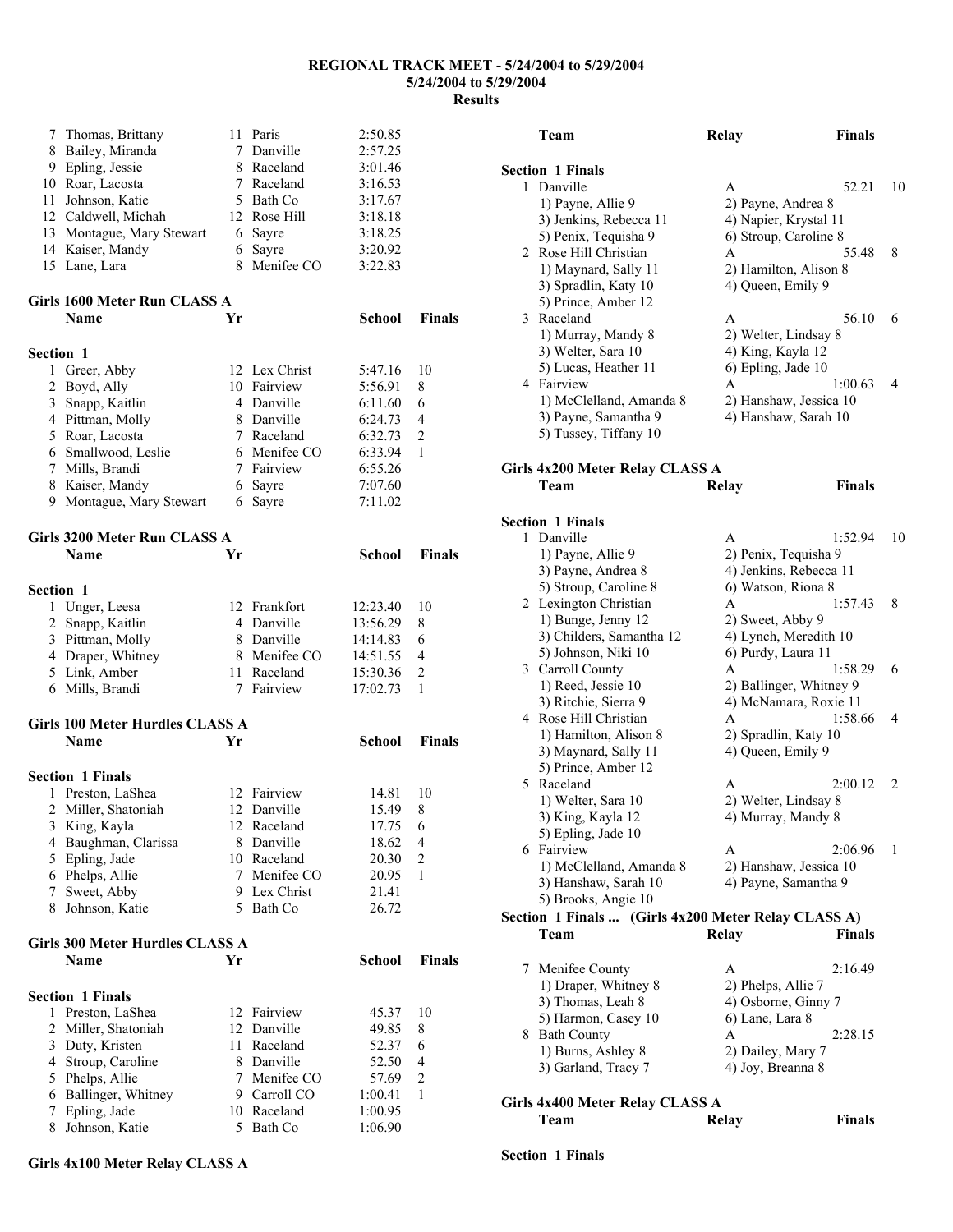| 1 | Fairview                 | A                      | 4:18.79 | 10            |
|---|--------------------------|------------------------|---------|---------------|
|   | 1) Litteral, Amber 11    | $2)$ Boyd, Ally 10     |         |               |
|   | 3) Musick, Mandy 10      | 4) Preston, LaShea 12  |         |               |
|   | 2 Danville               | A                      | 4:22.52 | 8             |
|   | 1) Napier, Krystal 11    | 2) Stroup, Caroline 8  |         |               |
|   | 3) Bearlien, Brittany 9  | 4) Brand, Kayla 7      |         |               |
|   | 5) Payne, Allie 9        | 6) Jenkins, Rebecca 11 |         |               |
|   | 3 Lexington Christian    | A                      | 4:31.83 | 6             |
|   | 1) Childers, Samantha 12 | 2) Greer, Abby 12      |         |               |
|   | 3) Lynch, Meredith 10    | 4) Sweet, Abby 9       |         |               |
|   | 5) Purdy, Laura 11       | 6) Bunge, Jenny 12     |         |               |
|   | 4 Carroll County         | A                      | 4:45.76 | 4             |
|   | 1) Ballinger, Whitney 9  | 2) Ritchie, Sierra 9   |         |               |
|   | 3) Reed, Jessie 10       | 4) McNamara, Roxie 11  |         |               |
|   | 5 Raceland               | A                      | 4:51.93 | $\mathcal{L}$ |
|   | 1) Epling, Jessie 8      | 2) Miller, Krista 12   |         |               |
|   | 3) Welter, Lindsay 8     | 4) Duty, Kristen 11    |         |               |
|   | 5) Lucas, Heather 11     | 6) Roar, Lacosta 7     |         |               |
|   | 6 Menifee County         | A                      | 5:02.36 | 1             |
|   | 1) Rydholt, Ingrid 12    | 2) Thomas, Leah 8      |         |               |
|   | 3) Draper, Whitney 8     | 4) Burton, Loren 9     |         |               |

## **Girls 4x800 Meter Relay CLASS A**

|           | Team                    | Relay                | <b>Finals</b>         |    |
|-----------|-------------------------|----------------------|-----------------------|----|
| Section 1 |                         |                      |                       |    |
| 1.        | Fairview                | A                    | 10:56.09              | 10 |
|           | $1)$ Boyd, Ally $10$    |                      | 2) Litteral, Amber 11 |    |
|           | 3) Hanshaw, Sarah 10    |                      | 4) Musick, Mandy 10   |    |
|           | 5) Hanshaw, Jessica 10  |                      |                       |    |
|           | 2 Danville              | A                    | 11:25.11              | 8  |
|           | 1) Bearlien, Brittany 9 | 2) Bailey, Miranda 7 |                       |    |
|           | 3) Pace, Diamond 4      | 4) Pittman, Molly 8  |                       |    |
|           | 5) Peavler, Sarah 11    | 6) Snapp, Kaitlin 4  |                       |    |
|           | 3 Menifee County        | A                    | 12:09.72              | 6  |
|           | 1) Lane, Lara 8         |                      | 2) Raney, Shakayla 8  |    |
|           | 3) Smallwood, Leslie 6  | 4) Thomas, Leah 8    |                       |    |
|           | 5) Rydholt, Ingrid 12   |                      |                       |    |
|           | 4 Raceland              | A                    | 12:35.13              | 4  |
|           | 1) Epling, Jessie 8     | 2) Roar, Lacosta 7   |                       |    |
|           | 3) Link, Amber 11       | 4) Duty, Kristen 11  |                       |    |
|           | 5) Lucas, Heather 11    |                      |                       |    |

# **Boys 100 Meter Dash CLASS A**

|   | Boys 100 Meter Dash CLASS A |     |                |        |                |
|---|-----------------------------|-----|----------------|--------|----------------|
|   | Name                        | Yr  |                | School | <b>Prelims</b> |
|   | <b>Heat 1 Preliminaries</b> |     |                |        |                |
| 1 | Turner, Kelvin              | 11  | Danville       | 11.38  | q              |
| 2 | Young, Michael              |     | 12 Paris       | 11.46  | q              |
| 3 | Riddle, Matthew             | 11. | Rose Hill      | 12.14  | q              |
| 4 | Carriveau, Logan            | 10  | Carroll CO     | 12.64  |                |
| 5 | Sutton, Ethan               | 9   | Bracken Co     | 13.43  |                |
| 6 | McGaughey, Chris            | 9   | Sayre          | 13.90  |                |
| 7 | Jones, Cody                 | 6   | Bath Co        | 14.94  |                |
|   | Wilson, Corey               | 12  | Burgin         | FS     |                |
|   | <b>Heat 2 Preliminaries</b> |     |                |        |                |
| 1 | Dunn, Mark                  |     | 12 Harrodsburg | 11.46  | q              |
| 2 | Moss, Travis                |     | 12 Owen CO     | 11.77  | q              |
| 3 | Curran, Tyler               |     | 10 Nicholas CO | 12.41  | q              |
| 4 | Maynard, Brice              | 9   | Menifee CO     | 12.61  |                |
| 5 | McKenzie, Scott             | 9   | Raceland       | 12.89  |                |
| 6 | Pugh, Matt                  | 11  | Lex Christ     | 12.91  |                |
| 7 | Barker, Jacob               | 7   | Bath Co        | 13.89  |                |
|   |                             |     |                |        |                |

## **Heat 3 Preliminaries**

|   | Heat 3 Preliminaries        |    |                |               |                |
|---|-----------------------------|----|----------------|---------------|----------------|
| 1 | Frisby, Anthony             |    | 12 Raceland    | 11.53         | q              |
| 2 | Jackson, Cory               | 9  | Harrodsburg    | 11.64         | q              |
| 3 | Morris, Daylen              | 9  | Danville       | 12.08         | q              |
| 4 | Dueppen, Peter              |    | 11 Lex Christ  | 12.65         |                |
| 5 | Still, David                | 10 | Bracken Co     | 13.07         |                |
| 6 | Hensley, Patrick            |    | 9 Owen CO      | 13.52         |                |
| 7 | Camp, David                 |    | 9 Rose Hill    | 14.15         |                |
| 8 | Goss, Wesley                | 9  | Burgin         | 14.88         |                |
|   | Boys 100 Meter Dash CLASS A |    |                |               |                |
|   | <b>Name</b>                 | Yr |                | <b>School</b> | <b>Finals</b>  |
|   | <b>Section 1 Finals</b>     |    |                |               |                |
| 1 | Frisby, Anthony             |    | 12 Raceland    | 11.11         | 10             |
| 2 | Turner, Kelvin              | 11 | Danville       | 11.21         | 8              |
| 3 | Young, Michael              |    | 12 Paris       | 11.22         | 6              |
| 4 | Dunn, Mark                  |    | 12 Harrodsburg | 11.25         | $\overline{4}$ |
| 5 | Moss, Travis                |    | 12 Owen CO     | 11.30         | 2              |
| 6 | Jackson, Cory               |    | 9 Harrodsburg  | 11.38         | 1              |
| 7 | Morris, Daylen              |    | 9 Danville     | 11.77         |                |
| 8 | Riddle, Matthew             | 11 | Rose Hill      | 11.89         |                |
| 9 | Curran, Tyler               |    | 10 Nicholas CO | 11.95         |                |
|   | Boys 200 Meter Dash CLASS A |    |                |               |                |
|   | <b>Name</b>                 | Yr |                | <b>School</b> | <b>Prelims</b> |

### **Heat 1 Preliminaries**

| 1 | Dunn, Mark                                          |             | 12 Harrodsburg | 23.44         | q              |
|---|-----------------------------------------------------|-------------|----------------|---------------|----------------|
|   | 2 Payne, Roderick                                   |             | 11 Danville    | 23.95         | q              |
| 3 | Fields, Emmanuel                                    |             | 12 Frankfort   | 24.19         | q              |
|   | 4 Hall, Doug                                        |             | 12 Nicholas CO | 24.81         |                |
| 5 | McNamara, Shawn                                     |             | 9 Carroll CO   | 26.05         |                |
|   | 6 Wright, Spencer                                   |             | 11 Lex Christ  | 27.20         |                |
| 7 | Sutton, Ethan                                       |             | 9 Bracken Co   | 28.44         |                |
|   | 8 Wilson, Corey                                     |             | 12 Burgin      | 29.03         |                |
|   | 9 Jones, Cody                                       |             | 6 Bath Co      | 31.24         |                |
|   | Heat 2 Preliminaries  (Boys 200 Meter Dash CLASS A) |             |                |               |                |
|   | <b>Name</b>                                         | Yr          |                | <b>School</b> | <b>Prelims</b> |
|   | <b>Heat 2 Preliminaries</b>                         |             |                |               |                |
|   | 1 Young, Michael                                    |             | 12 Paris       | 23.37         | q              |
|   | 2 Guest, Jordan                                     |             | 12 Danville    | 23.48         | q              |
|   | 3 Brown, Brandon                                    |             | Harrodsburg    | 24.15         | q              |
|   | 4 McKenzie, Scott                                   |             | 9 Raceland     | 26.37         |                |
|   | 5 Hensley, Patrick                                  |             | 9 Owen CO      | 27.75         |                |
|   | 6 Ruf, Tyler                                        |             | 9 Bracken Co   | 28.25         |                |
| 7 | Camp, David                                         |             | 9 Rose Hill    | 30.44         |                |
|   | 8 Young, Justin                                     | $7^{\circ}$ | Bath Co        | 31.25         |                |
|   | <b>Heat 3 Preliminaries</b>                         |             |                |               |                |
| 1 | Frisby, Anthony                                     |             | 12 Raceland    | 23.23         | q              |
| 2 | Bretz, Ryan                                         |             | 12 Nicholas CO | 23.82         | q              |
| 3 | Moss, Travis                                        |             | 12 Owen CO     | 23.93         | q              |
|   | 4 Carriveau, Logan                                  |             | 10 Carroll CO  | 25.39         |                |
| 5 | Pugh, Matt                                          |             | 11 Lex Christ  | 27.07         |                |
|   | 6 Goss, Wesley                                      |             | 9 Burgin       | 30.84         |                |
| 7 | Lewis, Brad                                         | 8           | Rose Hill      | 31.73         |                |
|   | Boys 200 Meter Dash CLASS A                         |             |                |               |                |
|   | Name                                                | Yr          |                | <b>School</b> | <b>Finals</b>  |

### **Section 1 Finals**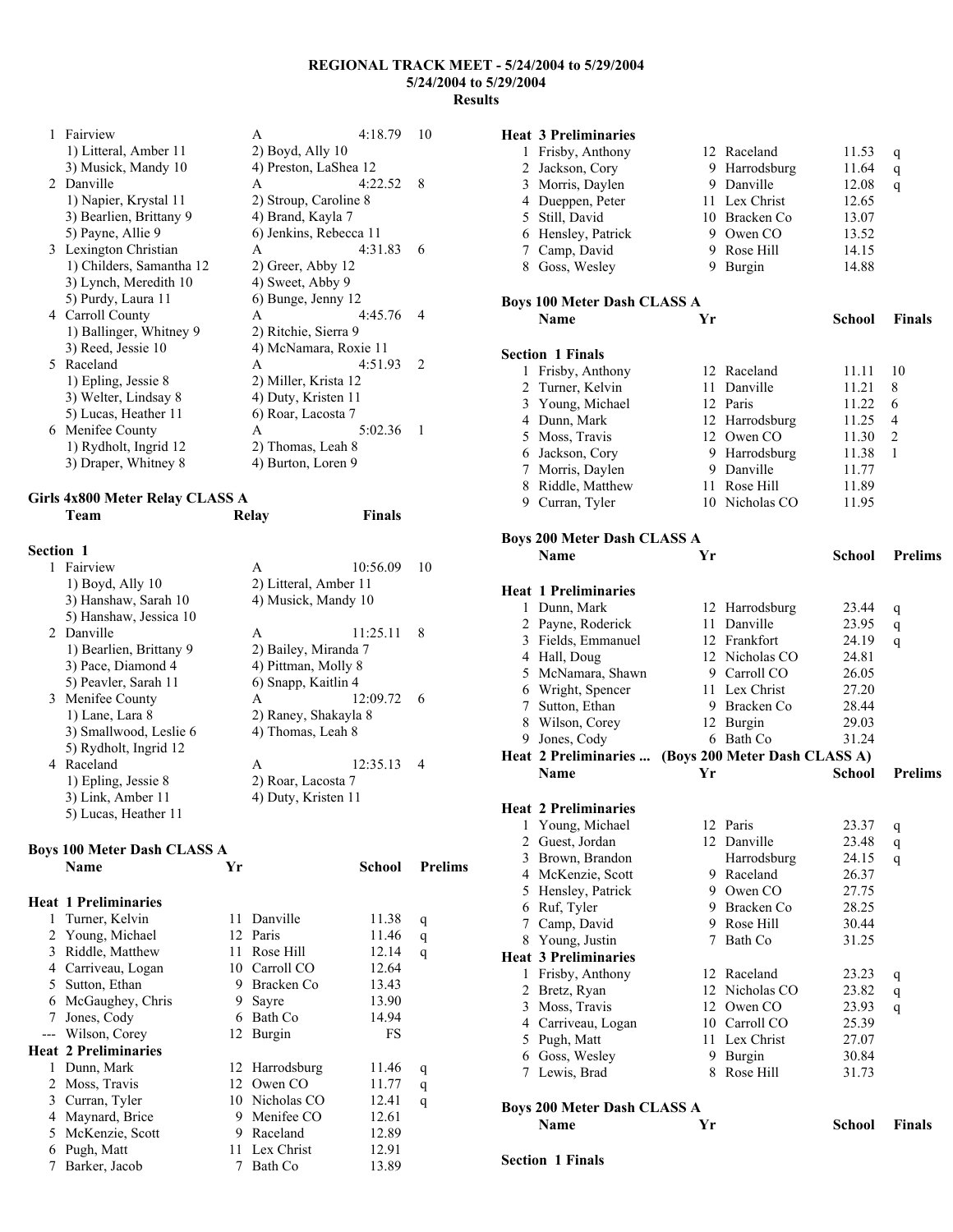| 1                | Frisby, Anthony                       |    | 12 Raceland                    | 22.72              | 10             |
|------------------|---------------------------------------|----|--------------------------------|--------------------|----------------|
|                  | 2 Guest, Jordan                       |    | 12 Danville                    | 22.84              | 8              |
| 3                | Young, Michael                        |    | 12 Paris                       | 23.21              | 6              |
| 4                | Moss, Travis                          |    | 12 Owen CO                     | 23.56              | 4              |
| 5                | Bretz, Ryan                           |    | 12 Nicholas CO                 | 23.62              | $\overline{2}$ |
|                  | 6 Dunn, Mark                          |    | 12 Harrodsburg                 | 23.63              | 1              |
| 7                | Payne, Roderick                       |    | 11 Danville                    | 23.67              |                |
| 8                | Fields, Emmanuel                      |    | 12 Frankfort                   | 23.71              |                |
|                  | 9 Brown, Brandon                      |    | Harrodsburg                    | 23.78              |                |
|                  |                                       |    |                                |                    |                |
|                  | <b>Boys 400 Meter Dash CLASS A</b>    |    |                                |                    |                |
|                  | Name                                  | Yr |                                | School             | <b>Prelims</b> |
|                  |                                       |    |                                |                    |                |
|                  | <b>Heat 1 Preliminaries</b>           |    |                                |                    |                |
|                  | 1 Fields, Emmanuel                    |    | 12 Frankfort                   | 53.26              | q              |
|                  | 2 Mischke, Jesse                      |    | 12 Owen CO                     | 57.88              | q              |
|                  | 3 Chinn, David                        |    | 10 Rose Hill                   | 59.11              | q              |
|                  | 4 James, Kevin                        |    | 9 Menifee CO                   | 1:01.44            |                |
|                  | 5 Gilliam, Justin                     |    | 12 Nicholas CO                 | 1:01.45            |                |
|                  | 6 Bickers, William                    |    | 10 Carroll CO                  | 1:04.69            |                |
|                  | 7 Dunford, Daniel                     | 7  | Burgin                         | 1:11.22            |                |
|                  | <b>Heat 2 Preliminaries</b>           |    |                                |                    |                |
|                  |                                       |    |                                |                    |                |
|                  | 1 Frisby, Anthony                     |    | 12 Raceland<br>9 Menifee CO    | 55.09              | q              |
|                  | 2 Mills, TJ                           |    | 9 Bracken Co                   | 58.56              | q              |
| 3                | Abercombie, Nicholas                  |    |                                | 1:04.07            | q              |
|                  | 4 Lopresto, Anthony                   |    | 8 Bath Co                      | 1:04.70            |                |
|                  | <b>Heat 3 Preliminaries</b>           |    |                                |                    |                |
| 1                | Adkins, Josh                          |    | 12 Raceland                    | 51.91              | q              |
|                  | 2 Wright, Spencer                     |    | 11 Lex Christ                  | 55.65              | q              |
|                  | 3 Hutchinson, Ramie                   |    | 12 Frankfort                   | 56.62              | q              |
|                  | 4 Houston, Spencer                    |    | 10 Danville                    | 57.60              |                |
|                  |                                       |    |                                |                    |                |
| 5                | Doolin, Matt                          |    | 9 Owen CO                      | 1:01.54            |                |
|                  |                                       |    |                                |                    |                |
|                  | <b>Boys 400 Meter Dash CLASS A</b>    |    |                                |                    |                |
|                  | Name                                  | Yr |                                | School             | <b>Finals</b>  |
|                  |                                       |    |                                |                    |                |
|                  | <b>Section 1 Finals</b>               |    |                                |                    |                |
|                  | 1 Adkins, Josh                        |    | 12 Raceland                    | 49.94              | 10             |
|                  | 2 Frisby, Anthony                     |    | 12 Raceland                    | 51.30              | 8              |
| 3                | Fields, Emmanuel                      |    | 12 Frankfort                   | 51.84              | 6              |
|                  | 4 Mills, TJ                           |    | 9 Menifee CO                   | 55.11              | 4              |
|                  | 5 Wright, Spencer                     |    | 11 Lex Christ                  | 56.18              | $\sqrt{2}$     |
|                  | 6 Mischke, Jesse                      |    | 12 Owen CO                     | 57.38              | 1              |
|                  |                                       |    |                                |                    |                |
|                  | <b>Boys 800 Meter Run CLASS A</b>     |    |                                |                    |                |
|                  | <b>Name</b>                           | Yr |                                | <b>School</b>      | <b>Finals</b>  |
|                  |                                       |    |                                |                    |                |
| <b>Section 1</b> |                                       |    |                                |                    |                |
| 1                | Watts, Daniel                         | 11 | Raceland                       | 2:07.19            | 10             |
| 2                | Hicks, Nathan                         |    | 12 Nicholas CO                 | 2:07.47            | 8              |
| 3                | LoVette, Daniel                       | 9. | Rose Hill                      | 2:08.75            | 6              |
|                  | 4 Hutchinson, Ramie                   |    | 12 Frankfort                   | 2:09.82            | 4              |
| 5                | Tolliver, Thomas                      |    | 10 Raceland                    | 2:13.85            | 2              |
|                  | 6 Grey, Jamie                         |    | 9 Danville                     | 2:15.66            | 1              |
| 7                | Taylor, Travis                        |    | 9 Rose Hill                    | 2:18.91            |                |
| 8                | Burns, Brandon                        | 11 | Lex Christ                     | 2:22.12            |                |
| 9.               | Fons, Aaron                           |    | 10 Danville                    | 2:22.96            |                |
| 10               | Doolin, Justin                        |    | Harrodsburg                    | 2:24.70            |                |
| 11               | White, Travis                         | 11 | Harrodsburg                    | 2:26.13            |                |
| 12               | Bickers, Bryant                       |    | 10 Carroll CO                  | 2:26.97            |                |
| 13               | Mitchell, Corey<br>14 Lawson, Cameron |    | 10 Nicholas CO<br>9 Menifee CO | 2:27.37<br>2:27.58 |                |

| 15 Morris, Josh                       |    | 9 Menifee CO   | 2:29.02              |                |
|---------------------------------------|----|----------------|----------------------|----------------|
| 16 Bickers, William                   |    | 10 Carroll CO  | 2:30.88              |                |
| 17 Mooney, Keegan                     |    | 8 Bath Co      | 2:33.80              |                |
| 18 McLaughlin, Kyle                   |    | Lex Christ     | 2:37.11              |                |
| 19 Hatton, Scotty                     |    | 12 Bath Co     | 2:43.44              |                |
| 20 Goss, Wesley                       |    | 9 Burgin       | 2:52.69              |                |
| 21 Florence, Ben                      |    | 9 Bracken Co   | 3:01.71              |                |
| 22 Riddle, JD                         |    | 9 Owen CO      | 3:02.61              |                |
| 23 Gordy, Eric                        |    | 9 Owen CO      | 3:25.35              |                |
|                                       |    |                |                      |                |
| <b>Boys 1600 Meter Run CLASS A</b>    |    |                |                      |                |
| Name                                  | Yr |                | School               | Finals         |
| Section 1                             |    |                |                      |                |
|                                       | 11 | Raceland       |                      | 10             |
| 1 Watts, Daniel                       |    | 9 Rose Hill    | 4:49.01              | 8              |
| 2 LoVette, Daniel<br>3 Johnson, Jerik |    | 11 Carroll CO  | 4:49.21<br>4:55.85   | 6              |
|                                       |    | 11 Lex Christ  |                      | 4              |
| 4 Ifland, Kirby                       |    | 8 Danville     | 4:57.89              | $\overline{c}$ |
| 5 Hempel, Ross                        |    | 12 Raceland    | 4:58.50              | 1              |
| 6 Bonzo, Jeremy                       |    |                | 5:10.38              |                |
| 7 Doolin, Justin                      |    | Harrodsburg    | 5:11.39              |                |
| 8 Fons, Aaron                         |    | 10 Danville    | 5:19.04              |                |
| 9 Mitchell, Corey                     |    | 10 Nicholas CO | 5:23.98              |                |
| 10 Ditto, David                       |    | 9 Lex Christ   | 5:35.73              |                |
| 11 Hatton, Scotty                     |    | 12 Bath Co     | 5:58.09              |                |
| 12 Harmon, Robert                     |    | 8 Menifee CO   | 5:58.36              |                |
| 13 Johnson, Chris                     |    | 10 Carroll CO  | 6:51.13              |                |
| 14 Gordy, Eric                        |    | 9 Owen CO      | 7:08.28              |                |
| <b>Boys 3200 Meter Run CLASS A</b>    |    |                |                      |                |
| <b>Name</b>                           | Yr |                | <b>School</b>        | <b>Finals</b>  |
|                                       |    |                |                      |                |
|                                       |    |                |                      |                |
| Section 1                             |    |                |                      |                |
| 1 Barker, Alex                        |    | 9 Fairview     | 10:37.89             | 10             |
| 2 Hempel, Ross                        |    | 8 Danville     | 10:47.39             | 8              |
| 3 Johnson, Jerik                      |    | 11 Carroll CO  | 10:56.19             | 6              |
| 4 Ifland, Kirby                       |    | 11 Lex Christ  | 11:03.09             | 4              |
|                                       |    | 9 Carroll CO   | 11:09.18             | 2              |
| 5 Meadows, Jeremy<br>6 Bush, Johnny   |    | 7 Rose Hill    | 11:27.04             | 1              |
|                                       |    | 12 Nicholas CO | 11:39.33             |                |
| 7 Gilliland, Craig                    |    | 10 Lex Christ  | 11:46.93             |                |
| 8 Davis, Brad                         |    | 9 Danville     | 12:42.68             |                |
| 9 Bodner, Daniel                      |    | 8 Raceland     |                      |                |
| 10 Watts, Logan<br>11 Lawson, Tim     |    | 7 Menifee CO   | 13:54.48<br>14:51.56 |                |
| 12 Caudill, Dalton                    |    | 6 Bath Co      | 17:07.33             |                |
| 13 Holbrook, Dalton                   |    | 5 Bath Co      | 18:05.06             |                |
|                                       |    |                |                      |                |
| <b>Boys 110 Meter Hurdles CLASS A</b> |    |                |                      |                |
| Name                                  | Yr |                | <b>School</b>        | Finals         |
|                                       |    |                |                      |                |
| <b>Section 1 Finals</b>               |    |                |                      |                |
| 1 Bretz, Ryan                         |    | 12 Nicholas CO | 14.68                | 10             |
| 2 Adkins, Josh                        |    | 12 Raceland    | 14.80                | 8              |
| 3 Carter, Ben                         |    | 12 Danville    | 15.90                | 6              |
| 4 Frye, Djuan                         |    | 12 Danville    | 16.08                | 4              |
| 5 Florence, JD                        |    | 11 Nicholas CO | 16.79                | $\overline{c}$ |
| 6 Holbrook, Ian                       |    | 11 Raceland    | 17.31                | 1              |
| 7 Kochera, Seth                       |    | 10 Lex Christ  | 17.70                |                |
| <b>Boys 300 Meter Hurdles CLASS A</b> |    |                |                      |                |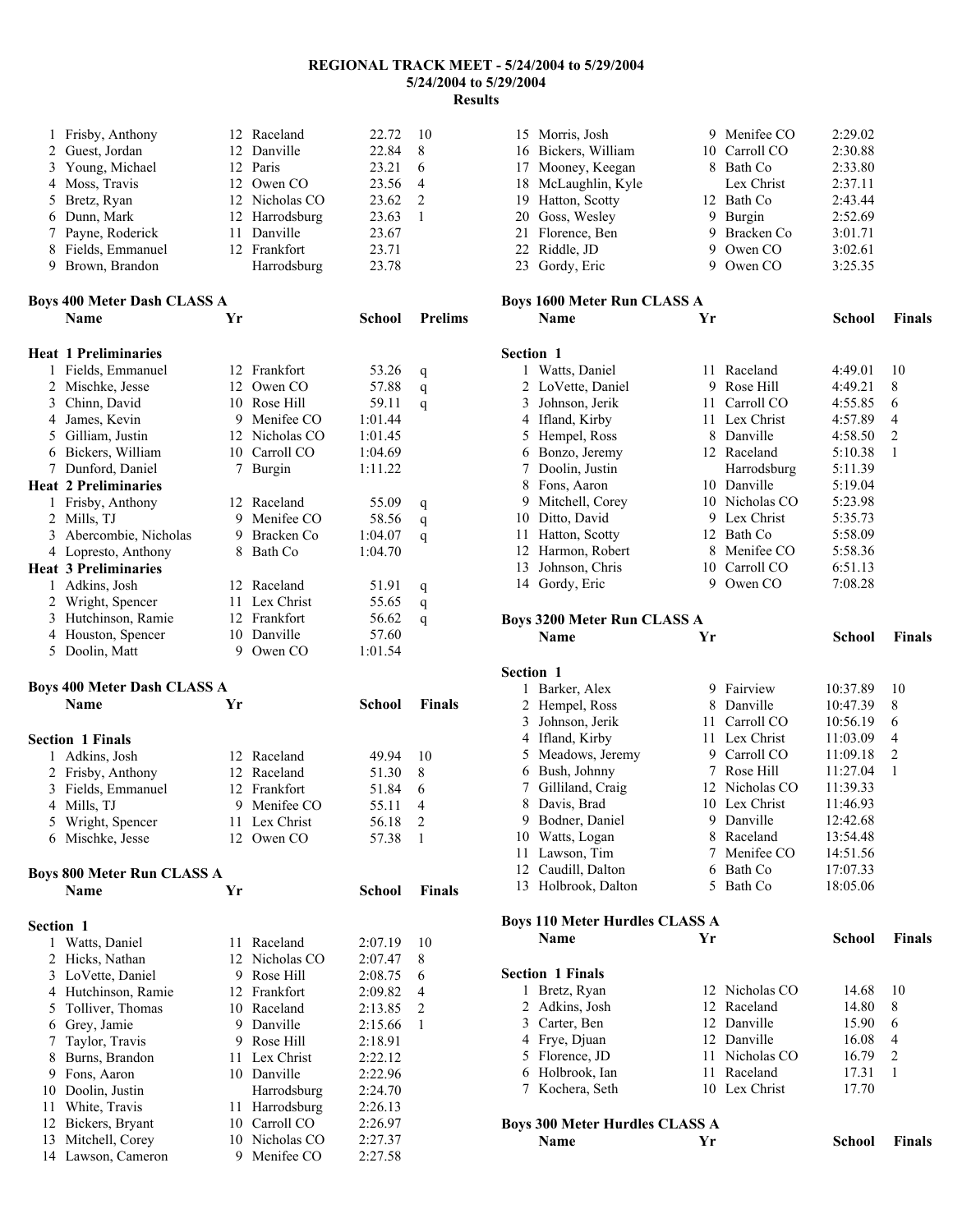|   | <b>Section 1 Finals</b>        |                           |               |                |
|---|--------------------------------|---------------------------|---------------|----------------|
| 1 | Bretz, Ryan                    | 12 Nicholas CO            | 39.98         | 10             |
|   | 2 Frye, Djuan                  | 12 Danville               | 42.39         | 8              |
|   | 3 Holbrook, Ian                | 11 Raceland               | 43.39         | 6              |
|   | 4 Carter, Ben                  | 12 Danville               | 44.42         | 4              |
|   | 5 Florence, JD                 | 11 Nicholas CO            | 45.48         | $\overline{c}$ |
|   | 6 McClellan, Max               | 9 Frankfort               | 51.42         | 1              |
|   | 7 Sorrell, Morgan              | 7 Bath Co                 | 58.04         |                |
|   | 8 Adkins, Richard              | Bath Co                   | 1:05.93       |                |
|   | Boys 4x100 Meter Relay CLASS A |                           |               |                |
|   | Team                           | Relay                     | <b>Finals</b> |                |
|   | <b>Section 1 Finals</b>        |                           |               |                |
|   | 1 Harrodsburg                  | A                         | 45.70         | 10             |
|   | 1) Brown, Brandon              | 2) Dunn, Mark 12          |               |                |
|   | 3) Jackson, Cory 9             | 4) White, Travis 11       |               |                |
|   | 5) Masterson, DeMarkus         | 6) Masterson, Kenton 10   |               |                |
|   | 2 Danville                     | A                         | 47.65         | 8              |
|   | 1) Payne, Roderick 11          | 2) Morris, Daylen 9       |               |                |
|   | 3) Turner, Kelvin 11           | 4) Penix, Charles 12      |               |                |
|   | 5) Moore, Avery 9              | 6) Strode, BJ 9           |               |                |
|   | 3 Nicholas County              | A                         | 47.80         | 6              |
|   | 1) Reid, Sam 12                | 2) Hall, Doug 12          |               |                |
|   | 3) Warmouth, Jamie 11          | 4) Curran, Tyler 10       |               |                |
|   | 5) Florence, JD 11             | 6) Hicks, Nathan 12       |               |                |
|   | 4 Raceland                     | A                         | 47.98         | $\overline{4}$ |
|   | 1) Epling, Brandon 12          | 2) Holbrook, Ian 11       |               |                |
|   | 3) Colegrove, Les 12           | 4) Akers, Dustin 11       |               |                |
|   | 5) McKenzie, Scott 9           | 6) Tolliver, Thomas 10    |               |                |
|   | 5 Owen County                  | A                         | 49.89         | 2              |
|   | 1) Trammel, Brian 10           | 2) Hensley, Patrick 9     |               |                |
|   | 3) Doolin, Matt 9              | 4) Moss, Travis 12        |               |                |
|   | 5) Mischke, Jesse 12           |                           |               |                |
|   | 6 Bracken County               | A                         | 52.40         | 1              |
|   | 1) Ruf, Tyler 9                | 2) Cunningham, Jonathon 9 |               |                |
|   | 3) Sutton, Ethan 9             | 4) Still, David 10        |               |                |
|   | 5) Abercombie, Nicholas 9      |                           |               |                |
|   | 7 Lexington Christian          | A                         | 54.07         |                |
|   | 1) Kochera, Seth 10            | 2) Pugh, Matt 11          |               |                |
|   | 3) Graves, Michael 9           | 4) Preston, Matt 9        |               |                |
|   | 5) Kite, Jordan 10             |                           |               |                |
|   |                                |                           |               |                |

### **Boys 4x200 Meter Relay CLASS A Team Relay Finals**

| <b>Section 1 Finals</b> |                        |         |    |
|-------------------------|------------------------|---------|----|
| 1 Danville              | A                      | 1:32.12 | 10 |
| 1) Payne, Roderick 11   | 2) Morris, Daylen 9    |         |    |
| 3) Turner, Kelvin 11    | 4) Guest, Jordan 12    |         |    |
| 5) Moore, Avery 9       | 6) Penix, Charles 12   |         |    |
| 2 Harrodsburg           | A                      | 1:35.50 | 8  |
| 1) Brown, Brandon       | 2) Masterson, DeMarkus |         |    |
| 3) Masterson, Kenton 10 | 4) Jackson, Cory 9     |         |    |
| 5) Dunn, Mark 12        | 6) Jones, Chrys 9      |         |    |
| 3 Nicholas County       | A                      | 1:36.69 | 6  |
| 1) Hall, Doug 12        | 2) Curran, Tyler 10    |         |    |
| 3) Warmouth, Jamie 11   | 4) Bretz, Ryan 12      |         |    |
| 5) Hicks, Nathan 12     | 6) Florence, JD 11     |         |    |
| 4 Raceland              | A                      | 1:40.66 | 4  |
| 1) Holbrook, Ian 11     | 2) Epling, Brandon 12  |         |    |
| 3) Bonzo, Jeremy 12     | 4) Colegrove, Les 12   |         |    |
| 5) Akers, Dustin 11     | 6) McKenzie, Scott 9   |         |    |

|           | 5 Bracken County                                   | A                                           | 1:51.32                   | 2  |
|-----------|----------------------------------------------------|---------------------------------------------|---------------------------|----|
|           | 1) Ruf, Tyler 9                                    |                                             | 2) Cunningham, Jonathon 9 |    |
|           | 3) Sutton, Ethan 9                                 | 4) Still, David 10                          |                           |    |
|           | 5) Abercombie, Nicholas 9                          |                                             |                           |    |
|           | 6 Lexington Christian                              | A                                           | 1:53.69                   | 1  |
|           | 1) Pugh, Matt 11                                   | 2) Graves, Michael 9                        |                           |    |
|           | 3) Preston, Matt 9                                 | 4) Kochera, Seth 10                         |                           |    |
|           | 5) Wright, Spencer 11                              |                                             |                           |    |
|           |                                                    |                                             |                           |    |
|           | <b>Boys 4x400 Meter Relay CLASS A</b>              |                                             |                           |    |
|           | Team                                               | Relay                                       | <b>Finals</b>             |    |
|           |                                                    |                                             |                           |    |
|           | <b>Section 1 Finals</b>                            |                                             |                           |    |
| 1         | Danville                                           | A                                           | 3:34.67                   | 10 |
|           | 1) Turner, Kelvin 11                               | 2) Guest, Jordan 12                         |                           |    |
|           | 3) Frye, Djuan 12                                  | 4) Payne, Roderick 11                       |                           |    |
|           | 5) Strode, BJ 9                                    | 6) Houston, Spencer 10                      |                           |    |
|           | 2 Raceland                                         | A                                           | 3:37.08                   | 8  |
|           | 1) Watts, Daniel 11                                | 2) Frisby, Anthony 12                       |                           |    |
|           | 3) Colegrove, Les 12                               | 4) Tolliver, Thomas 10                      |                           |    |
|           | 5) Adkins, Josh 12                                 | 6) Holbrook, Ian 11                         |                           |    |
|           | Section 1 Finals  (Boys 4x400 Meter Relay CLASS A) |                                             |                           |    |
|           | Team                                               | Relay                                       | Finals                    |    |
|           |                                                    |                                             |                           |    |
|           | 3 Harrodsburg                                      | A                                           | 3:51.67                   | 6  |
|           | 1) Brown, Brandon                                  | 2) Doolin, Justin                           |                           |    |
|           | 3) Jackson, Cory 9                                 | 4) White, Travis 11                         |                           |    |
|           | 5) Masterson, DeMarkus                             | 6) Masterson, Kenton 10                     |                           |    |
|           | 4 Lexington Christian                              | Α                                           | 3:56.59                   | 4  |
|           | 1) Dueppen, Peter 11                               | 2) Wright, Spencer 11                       |                           |    |
|           | 3) Burns, Brandon 11                               | 4) Ifland, Kirby 11                         |                           |    |
|           | 5) Kochera, Seth 10                                | 6) Graves, Michael 9                        |                           |    |
|           | 5 Nicholas County                                  | A                                           | 4:02.02                   | 2  |
|           | 1) Mitchell, Corey 10                              | 2) Hicks, Nathan 12                         |                           |    |
|           | 3) Gilliland, Craig 12                             | 4) Florence, JD 11<br>6) Gilliam, Justin 12 |                           |    |
|           | 5) Gilliland, Cade 7<br>6 Rose Hill Christian      | A                                           | 4:03.72                   | 1  |
|           | 1) LoVette, Daniel 9                               | 2) Chinn, David 10                          |                           |    |
|           | 3) Taylor, Travis 9                                | 4) Robinson, Austin 9                       |                           |    |
|           | 5) Camp, David 9                                   | 6) Riddle, Matthew 11                       |                           |    |
|           | 7 Owen County                                      | A                                           | 4:09.40                   |    |
|           | 1) Mischke, Jesse 12                               | 2) Trammel, Brian 10                        |                           |    |
|           | 3) Hensley, Patrick 9                              | 4) Doolin, Matt 9                           |                           |    |
|           | 5) Gordy, Eric 9                                   | 6) Riddle, JD 9                             |                           |    |
|           | 8 Menifee County                                   | A                                           | 4:09.60                   |    |
|           | 1) Mills, TJ 9                                     | 2) Lawson, Cameron 9                        |                           |    |
|           | 3) Harmon, Robert 8                                | 4) Morris, Josh 9                           |                           |    |
|           | 5) Maynard, Brice 9                                | 6) James, Kevin 9                           |                           |    |
|           |                                                    |                                             |                           |    |
|           | <b>Boys 4x800 Meter Relay CLASS A</b>              |                                             |                           |    |
|           | Team                                               | <b>Relay</b>                                | <b>Finals</b>             |    |
|           |                                                    |                                             |                           |    |
| Section 1 |                                                    |                                             |                           |    |
| 1         | Raceland                                           | A                                           | 9:02.48                   | 10 |
|           | 1) Tolliver, Thomas 10                             | 2) Watts, Daniel 11                         |                           |    |
|           | 3) Colegrove, Les 12                               | 4) Bonzo, Jeremy 12                         |                           |    |
|           | 5) Sammons, Josh 12                                | 6) Watts, Logan 8                           |                           |    |
|           | 2 Rose Hill Christian                              | A                                           | 9:15.26                   | 8  |
|           | 1) LoVette, Daniel 9                               | 2) Chinn, David 10                          |                           |    |
|           | 3) Bush, Johnny 7                                  | 4) Taylor, Travis 9                         |                           |    |
|           | 5) Robinson, Austin 9                              |                                             |                           |    |
|           |                                                    |                                             |                           |    |
| 3         | Danville                                           | A                                           | 9:18.95                   | 6  |